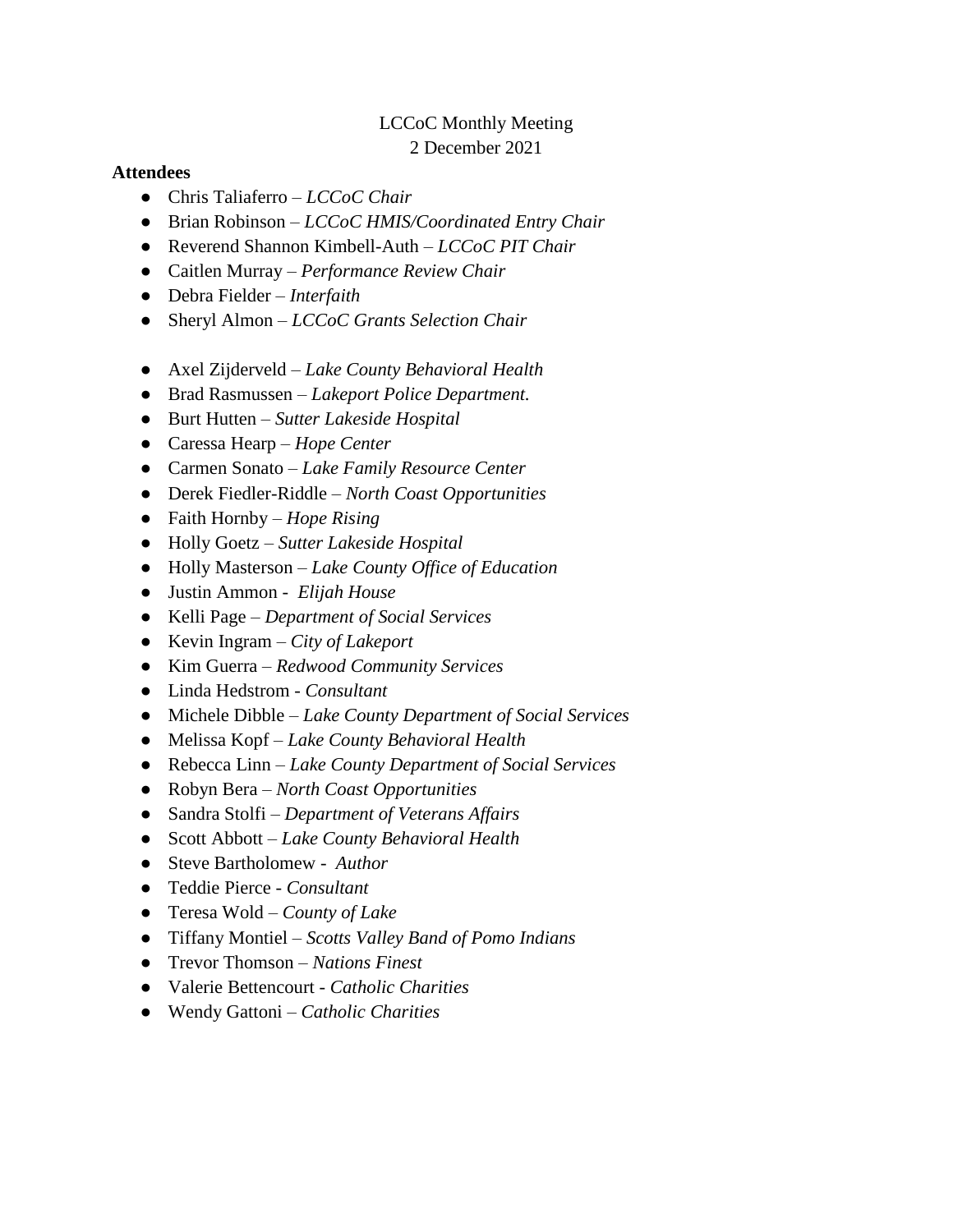# **Call to Order -- 3:00 P.M.**

## **New Membership**

• No new membership applications.

### **Motions**

#### November Meeting Minutes

• Adopted with no amendments.

## **CoC Committee Updates**

## HMIS / Coordinated Entry -- Brian Robison

**PRIORITIZATION FACTORS** 

• Emergency Housing Vouchers (EHV) 10 vouchers to soon be issued, with 52 referrals. Prioritization was determined through committee voting, which then created the scoring method for referrals. An equity check comparing through multiple data factors was also applied. Determinations of prioritization factors are shown below:



#### **EHV PRIORITIZATION NOTES FOR 12/2/2021**

the clients they referred. Teresa Wold states to expect a minimum 10 business days. Melissa Kopf adds that every referral will remain on the list until all the vouchers are issued. EHVs, once issued, are relatively indefinite. The underlying funding for the program runs out in 2030. Legislation will dictate how long the funding goes, however the voucher is intended to last clients as long as they need and are abiding by the rules of the EHV.

Based on ranked votes of committee members and a simple scoring methodology,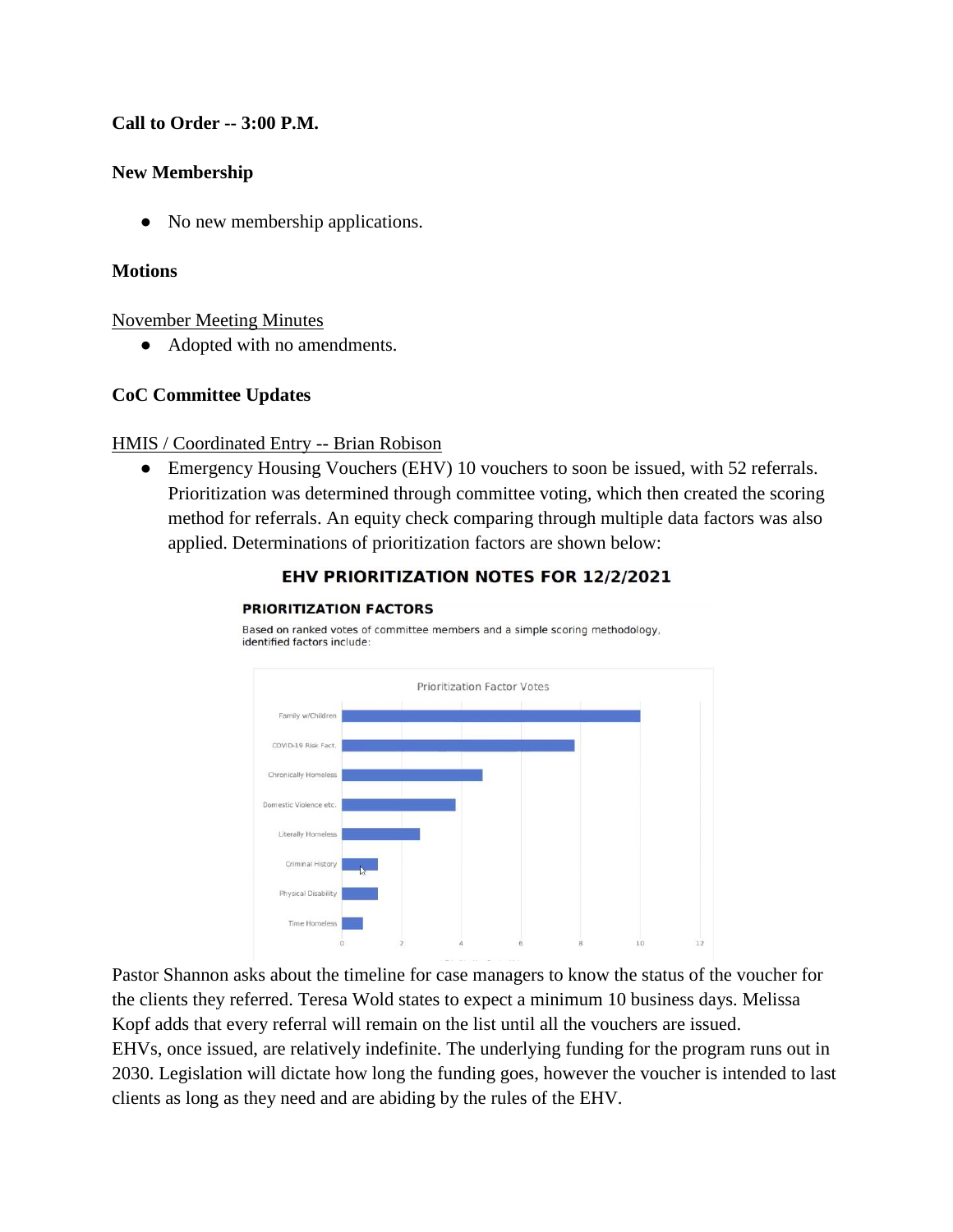Point In Time -- Rev. Shannon Kimbell Auth

- The questions for the PIT Count were determined by the standard of "a need to know and plan for how information will be used." Questions were eliminated, added and modified based on this standard.
- Pastor Shannon asserts that however HMIS lays out questions (i.e. naming cities versus zip codes), is how the PIT Count questions will be laid out, as consistency will offer most use. After reviewing the adjusted questions, Pastor Shannon requests feedback. Members offer support of the questions as they stand.
- Request for mobile leads for Upper Lake and Lakeport, ideally community members that are familiar with these areas and all the encampments within them. The physical site for Lower Lake is removed due to the low number of walk in's, the mobile teams will remain.
- Hours for the PIT Count established as 9AM-4PM. Case managers are open to survey their clients for a 3 day period. PIT Count bags are coming along, training will be administered to survey tribal populations respectfully, funds from the 100 Day Challenge will be allocated to incentive bags and meals.

# Interfaith -- Debra Fielder

• Debra had to leave early for a prior engagement. Sheryl Almon gave a update on her behalf. Debra created a group of pastors in the county and sent them the information from the survey.

# Grant Selection -- Sheryl Almon

- Homeless Housing Assistance grant titled HHRP, for \$232,500 had three applicants.
- Continuously working on RFPs and modifying documents to be HUD compliant and include HUD language. The team will review changes on December 8th, 2021.
- She encourages folks to join the committees listed on the website to have their voice heard and contribute.

Performance Review -- Caitlen Murray

• The next committee meeting will discuss the schedule in project review, and introduce pre-evalution. More to come on scheduling project review. First two agency reviews occurring this week.